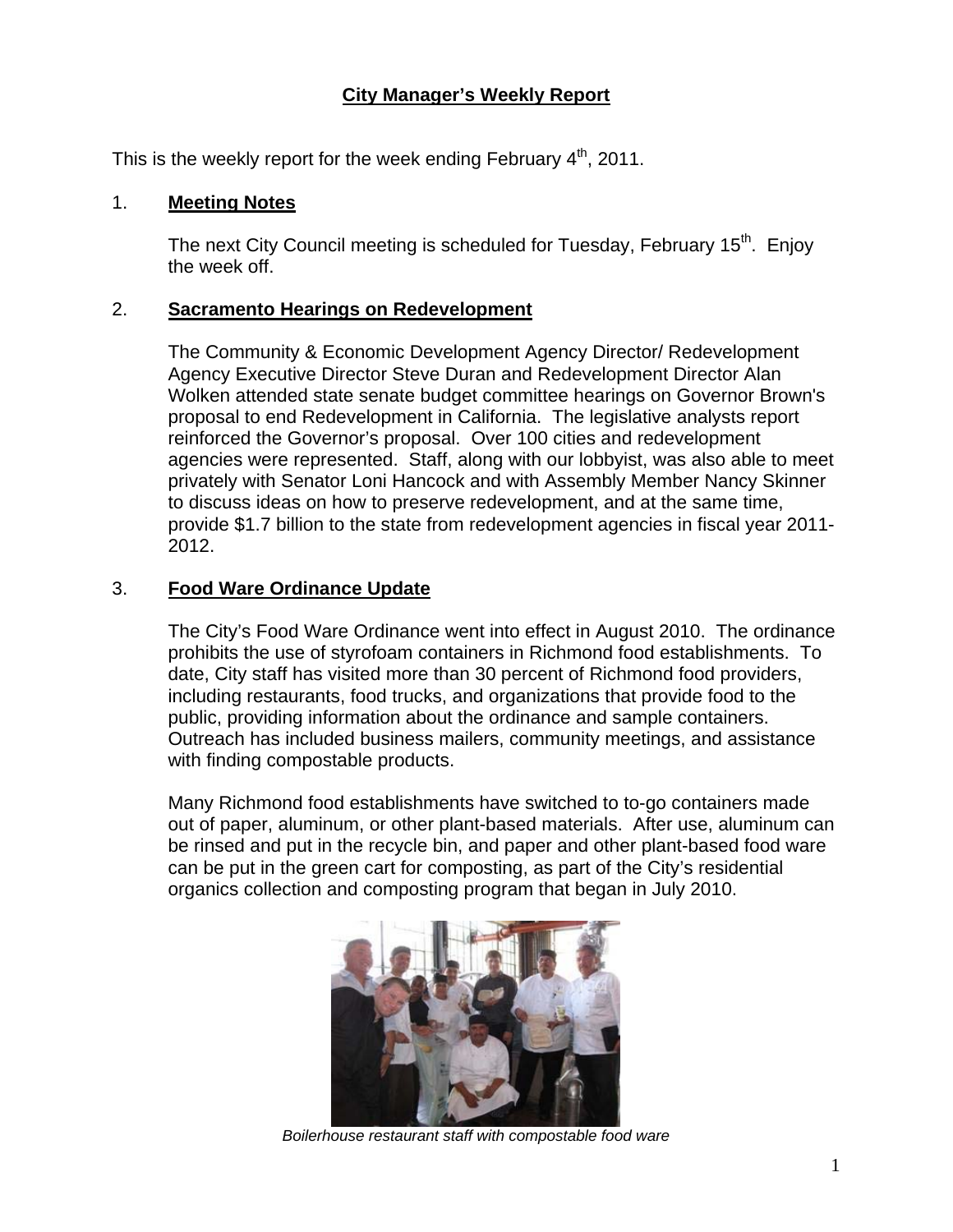# 4. **Peres Elementary School Garden Revitalization Project in the Iron Triangle**

On Friday, January 28<sup>th</sup>, at Peres Elementary School, a gardening revitalization project was led by the Parent Coffee Club school parents and the school counselor. Some of the tasks that were initiated included planting seeds, pulling weeds, general clean up and adding compost to raised planters. City staff from the Health and Wellness working group supported the event by aiding in outreach efforts, coordinating the lending of gardening tools, and working on the garden the day of the event. This initiative is located in the pilot project neighborhoods in which the City of Richmond Health and Wellness element is being implemented.



### 5. **Engineering Services Capital Improvement Project Updates**

- Carlson Boulevard Project: The contractor will complete Phase 1 (northbound lane #2) of this project next week. This will result in the reopening of the side streets and the local neighborhood to limited Carlson Boulevard access along the easterly side of the project. Last week, Engineering Services met with the Richmond Annex Neighborhood Council (RANC) to review the project and to discuss the various options for the next phases of construction. The result was a unanimous recommendation by RANC to delay the beginning of Phases 2 & 3 of the project until the end of wet weather. The intended result is to minimize the length of time of neighborhood disruption by constructing during dry weather without interruption. Depending on the weather, the project would re-commence toward the end of March with a completion target of mid-June. The contractor has agreed to this schedule without additional cost to the City.
- Traffic Safety Program: Kimley-Horn Associates has completed the draft traffic safety study. A total of 56 locations were selected for an in-depth review or field observation based on the objective project ranking criteria. Of this list, the top 16 ranking locations with cost estimates totaling within the annual traffic safety program's construction budget are being prepared for construction bid documents.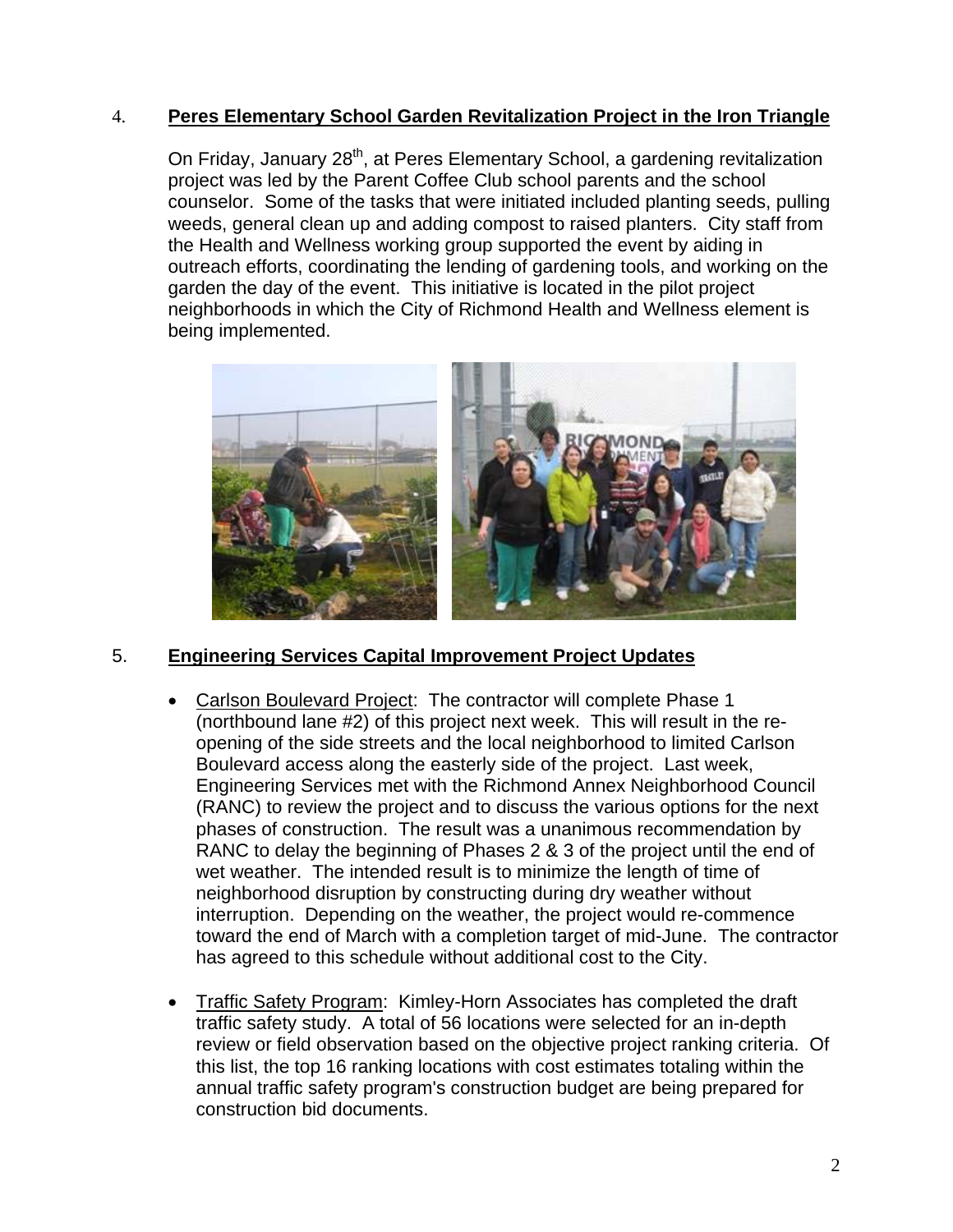A public meeting is scheduled to solicit input on the draft Traffic Safety Study in the Civic Center Plaza's Richmond Room on Thursday, February 10<sup>th</sup>, from 6:00 PM to 8:00 PM. In addition to the general public, targeted invitations to the public meeting include the Traffic Safety Study's online Survey Monkey participants and all Neighborhood Council presidents. The project consultant will be available to answer questions on the selection process of project locations, and the pros and cons on the adoption of different types of improvements. A similar presentation is scheduled with the upcoming February RNCC meeting.

# 6. **Public Works Updates**

- The Facilities Maintenance Division completed relocating all electrical connections from the existing Civic Center Plaza Marquee which will be removed next Tuesday, February  $8<sup>th</sup>$ , to accommodate the installation of the new LED Marquee.
- Public Works staff completed the installation of the lighting system for the banner announcing the 75<sup>th</sup> Anniversary of the Art Center coming up on March  $26<sup>th</sup>$ .
- Building Services continues painting portions of the Nevin Community Center in anticipation of the "New Grand Opening" on March  $5<sup>th</sup>$  and the Art Center for its 75<sup>th</sup> Anniversary.
- $\bullet$  This past week, the paving crew completed the resurfacing of 15<sup>th</sup> Street from Ohio Avenue to Virginia Avenue. Next week, they will resurface South 18<sup>th</sup> Street from Ohio Avenue to Cutting Boulevard.
- The Parks Division will continue working along Carlson Boulevard on the repair of the existing irrigation system along the new UPRR fence to start planting vines along the fence. They will also mulch collections from Cutting Boulevard. Parks staff will continue renovating the turf on the North Richmond ball field, rehabilitating the irrigation/landscape at the Humphrey Play Lot, and conduct Richmond Parkway vegetation control maintenance. The tree trimming crew will trim trees along Carlson Boulevard.

### 7. **Recreation Highlights**

- After-School Activities: On Wednesday, January  $26<sup>th</sup>$ , thirty-five May Valley Community Center after-school participants enjoyed a fun-filled evening at Chuck E. Cheese.
- $8<sup>th</sup>$  Annual Chinese New Year: The Senior Center will host the  $8<sup>th</sup>$  Annual Chinese New Year celebration on Saturday, February 5<sup>th</sup>, from 4:30 PM to 7:30 PM (doors open at 4:00 PM) at the Richmond Memorial Auditorium. The White Crane Lion and Dragon Dancers (the group chosen to close the San Francisco Chinese New Year Parade) will start the program. Festivities will include performances from participants of the Senior Center classes, a